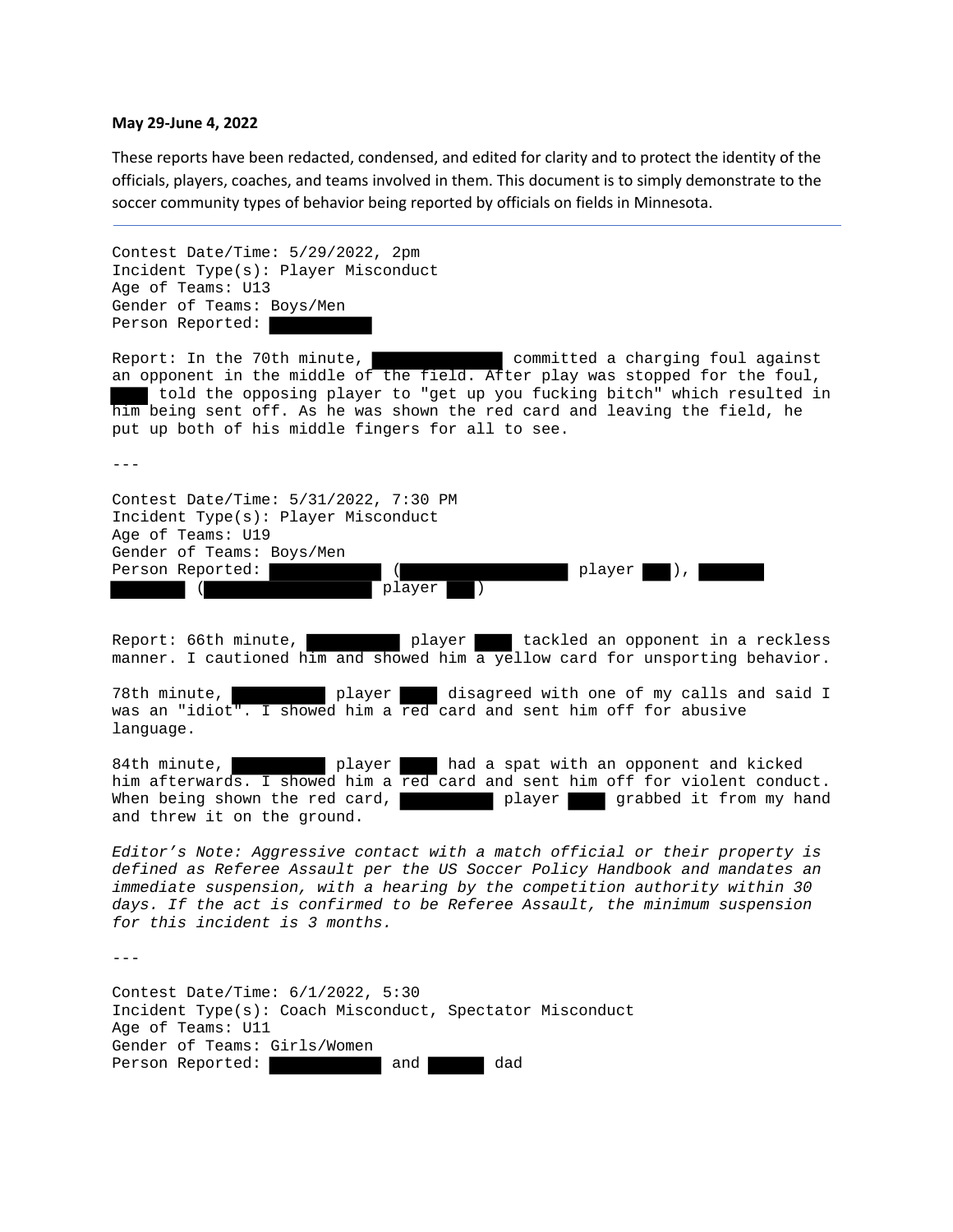Report: I was yelled at by a dad and was told to "take control of the game" after he came onto the field to check on his injured daughter (who was fine and playing 5 minutes later). I threatened to kick him out if he made any more comments like that to me or the other refs. I was also yelled at continuously by Coach many times about different fouls and what he thought should be fouls. At one point asked (one of my ARs) if "the referee knew what a push was." (He also made several other comments to her.) He knew both me and my AR from doing a couple soccer camps in the past with him and he still decided to treat us this way. It was unacceptable. I will now be taking a long break from centering because to me the harassment was not worth the extra pay.

 $- - -$ 

Contest Date/Time: 6/1/2022, 5:15 Incident Type(s): Player Misconduct Age of Teams: U16 Gender of Teams: Boys/Men Person Reported:

Report: In the 15th min of the 2nd half Black was unhappy with a call against him team and kicked the ball 30 yds from the spot of the foul. Caution to Black for delay of game.

In the 31st min of the 2nd half Black  $\blacksquare$  was walking by a free kick that had already been placed, and while I was  $\overline{y}$ elling from 10ft away to back away Black kicks the ball from its placed position. Caution to Black for delay  $\overline{of}$  game and then red shown to Black for 2 cautions. Black dismissed from pitch.

 $-$ - $-$ 

Contest Date/Time: 5/31/2022, 8:00pm Incident Type(s): Player Misconduct Age of Teams: U19 Gender of Teams: Boys/Men Person Reported:

Report: In the 40th minute, was taking a corner kick. player made his run into the box guarded by a defender (number unknown). There was shoulder to shoulder contact and minor pushing between both players while made his run into the box. After the ball was cleared out of the box, turned around and kicked the defender in the ankles with excessive force. Red card was given for violent conduct.

---

Contest Date/Time: 6/1/2022, 6:30 p.m. Incident Type(s): Player Misconduct Age of Teams: Adult Gender of Teams: Boys/Men Person Reported:

Report: was cautioned in the 43rd minute for dissent for complaining about a foul call from 10 minutes earlier in the match after being warned to stop complaining.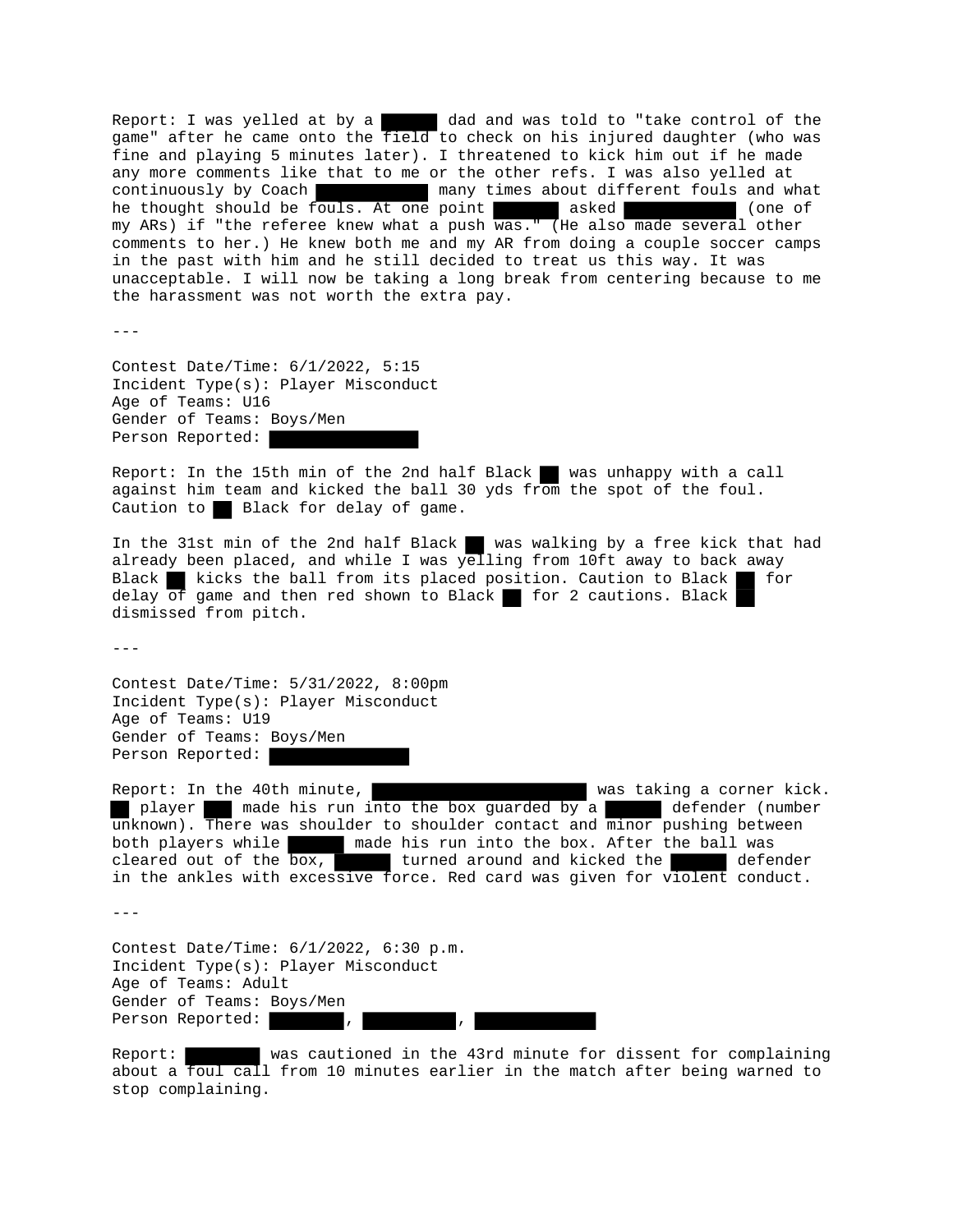Mr. was issued a second caution in the 60th minute for unsporting behavior for kicking a ball that was 10 yards out of touch in his team's defensive end halfway down the field after he clearly played it last and the whistle was blown. Mr. was ejected in the 60th minute for receiving a second caution.

 was ejected in the 64th minute for violent conduct for kicking his cleats into the chest of an opponent,  $\blacksquare$ , while on the ground. Mr. retaliated by kicking Mr. and was also ejected in the 64th minute for violent.

---

Contest Date/Time: 6/1/2022, 8:00PM Incident Type(s): Player Misconduct Age of Teams: U19 Gender of Teams: Boys/Men Person Reported:

Report: In the 52nd minute the ball when out of play for a throw in. I heard player said from 20 yards away "don't let them know you are gay". I blew my whistle and issued a red card for Abusive Language. While walking him off the field he said, it was not directed to the other team but was directed to a teammate. I told him that it did not matter. The coach for met us at the half and ask what the red card was was for. I explained to him I heard player number using abusive language. He then asked when what was said. I told him I could not say the word, but it was three letter word beginning with the letter G. He thanked me and when back to his bench with his player.

 $- - -$ 

Contest Date/Time: 5/31/2022, 8:00pm Incident Type(s): Player Misconduct Age of Teams: U19 Gender of Teams: Boys/Men Person Reported:

Report: In the 40th minute, was taking a corner kick. player a made his run into the box guarded by a defender (number unknown). There was shoulder to shoulder contact and minor pushing between both players while made his run into the box. After the ball was cleared out of the box, turned around and kicked the defender in the ankles with excessive force. Red card was given for violent conduct.

---

Contest Date/Time: 6/2/2022, 7 PM Incident Type(s): Player Misconduct Age of Teams: U16 Gender of Teams: Boys/Men Person Reported:

Report:

4th min: **illegally charged a** attacker in a 1v2 situation about 25 yards from goal, knocking him over. A free kick was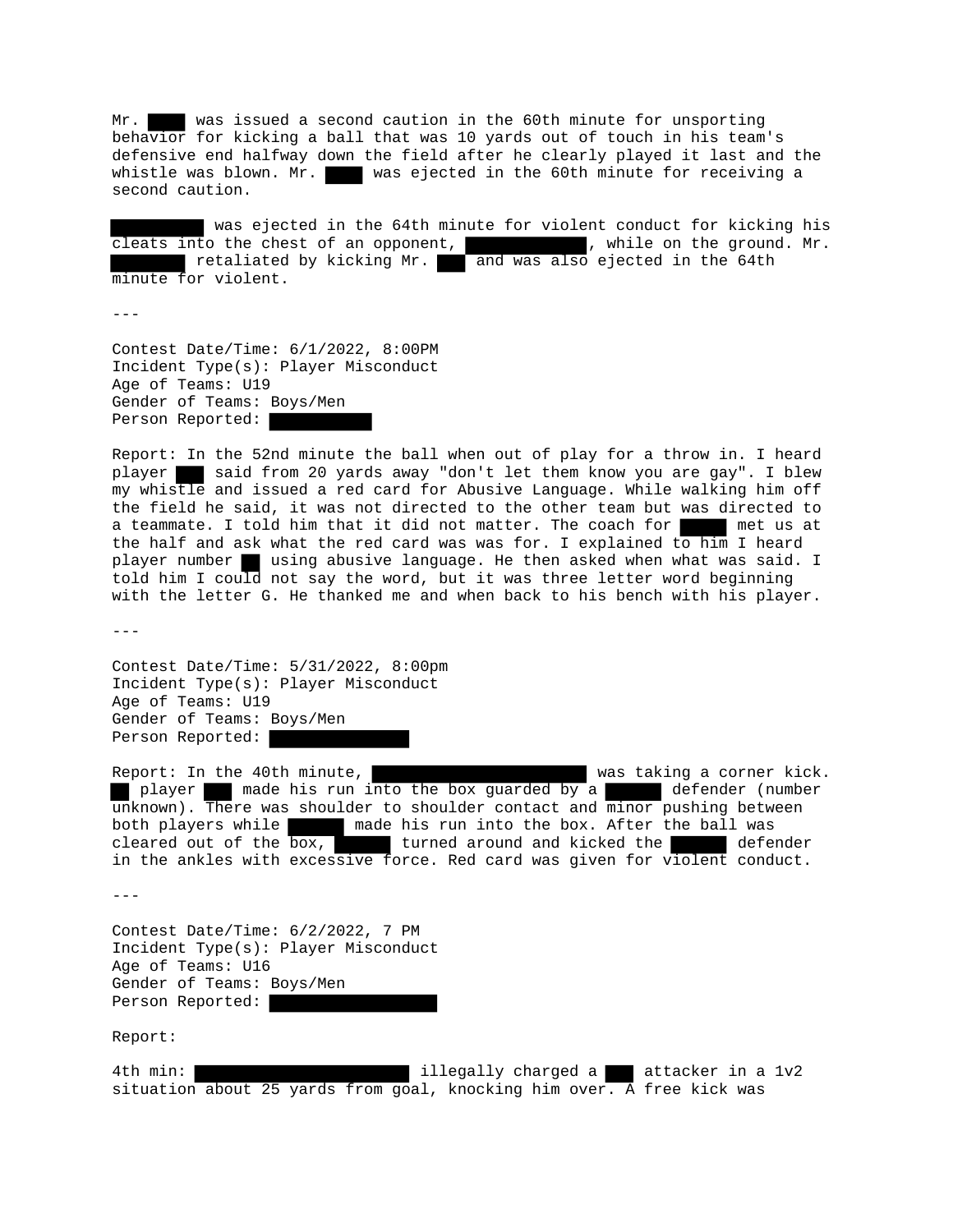granted to and was cautioned for Unsporting Behavior for Stopping a Promising Attack.

50th min: came in late on a tackle on the spectator side of the field near midfield on  $\blacksquare$ . had played the ball away cleanly and advantage was played. At the next stoppage  $\blacksquare$  was cautioned for Unsporting Behavior for a reckless challenge.

66th min: and challenged on the ground for a 50-50 ball in the goal area, with the GK out of the play. won the ball and scored. After the goal was given stood up, stood over and taunted him. Was sent off for Foul/Abusive Language/Gestures.

 $- - -$ 

Contest Date/Time: 6/2/2022, 8:30pm Incident Type(s): Player Misconduct Age of Teams: Adult Gender of Teams: Boys/Men Person Reported:

Report: In the 56th minute of play,  $\blacksquare$  from

) committed a sliding challenge near his defensive goal line  $(i$ n front or  $ART)$  on an attacker crossing the ball to goal that was late, from distance with speed, leg locked and studs exposed making direct contact on opponent's upper ankle with excessive force. of was shown a red card and sent off for serious foul play. After appearing to be leaving the vicinity play was resumed, but had to be stopped roughly 5 minutes later as it became apparent he had not left. Play was once again restarted after a brief pause until it was confirmed he had left the playing area.

Immediately after the match, from confronted the officiating crew and demanded the referee give his name to report to the league. All officials subsequently walked away and left the field with no further incidents taking place.

---

Contest Date/Time: 6/4/2022, 1 PM Incident Type(s): Coach Misconduct, Spectator Misconduct Age of Teams: U10 Gender of Teams: Girls/Women Person Reported: Shakopee head coach Note: Report filed by mentor

Report: Lone ref was . I was on site as a mentor and arrived at game with 10-15 mins left in game.

After game coach approached ref and stated "...you need to blow your whistle"

Background - when I arrived at game, tournament host President, introduced himself and told me earlier in the game several parents were acting irresponsible and he had to address their behavior with them, and that the ref was shaken by the situation.